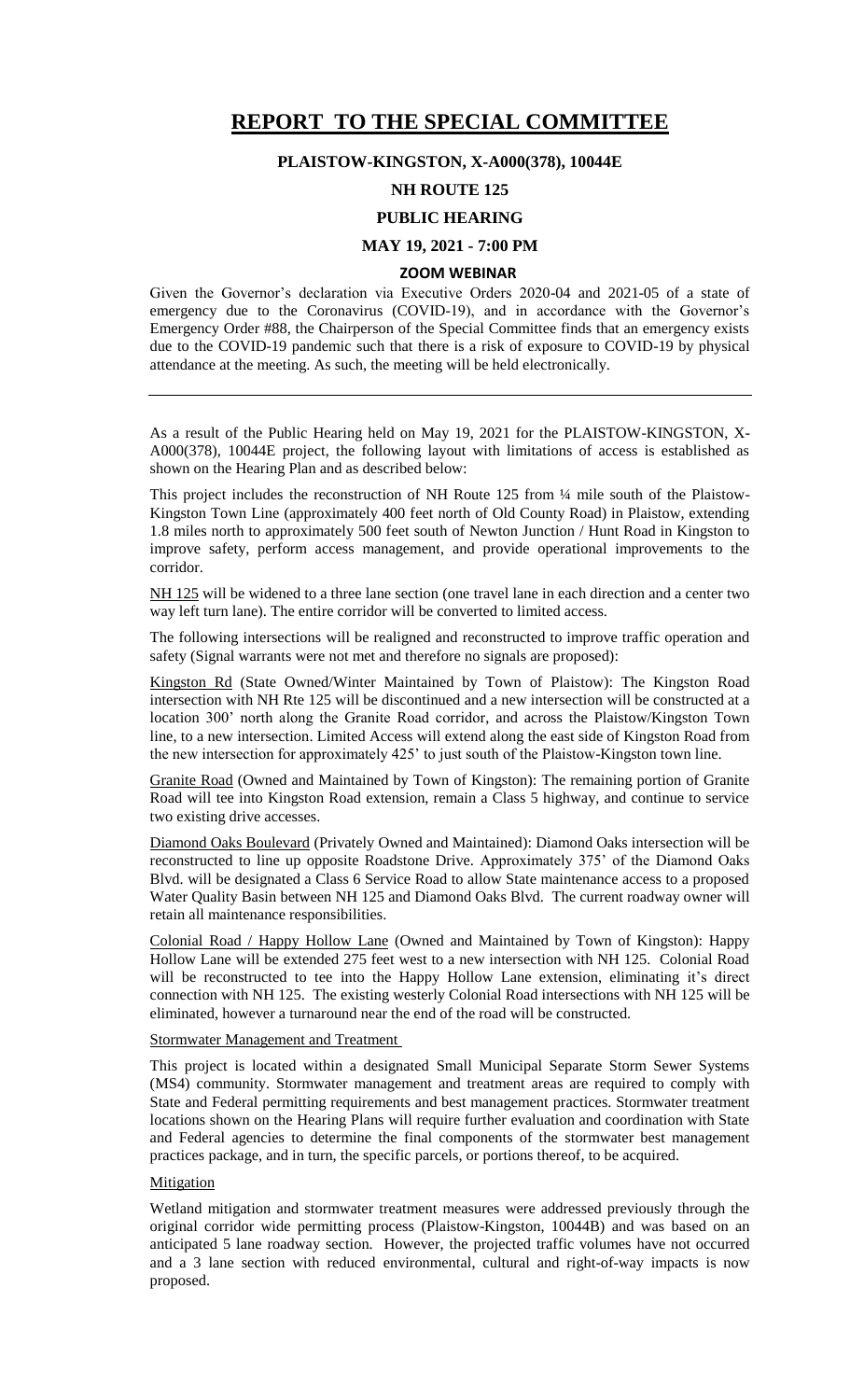**Limitations of Access, with the following points granted, are established for this section of NH125, in accordance with RSA 230:46 as shown on the Hearing Plan:**

## **PLAISTOW**

- GRANVILLE REALTY ASSOCIATES (Parcel 1): One (1) point of access
- THE NEALE REALTY TRUST (Parcel 2): One (1) point of access
- CHAYA BROTHERS REALTY, LLC (Parcel 3): One (1) point of access
- PPR REALTY TRUST (Parcel 4): One (1) point of access
- PPR REALTY TRUST (Parcel 5): Zero (0) points of access
- HORIZON REALTY ASSOCIATES (Parcel 6): Zero (0) points of access
- State of New Hampshire (Parcel 7)
- NICKY REALTY TRUST AND GREGOIRE, RICHARD & SUE E. (Parcel 8): Zero (0) points of access; access via Parcel 10
- PLAISTOW STORAGE REALTY TRUST (Parcel 9): Two (2) point of access
- PANNIELLO PLAISTOW 216 REALTY TRUST (Parcel 10): One (1) point of access
- PANNIELLO PLAISTOW 216 REALTY TRUST (Parcel 11): Zero (0) points of access; access via Parcel 10
- PANNIELLO PLAISTOW 214 REALTY TRUST (Parcel 12): Zero (0) points of access; access via Parcel 10
- DBH REALTY OF PLAISTOW, LLC (Parcel 13): Two (2) point of access
- MCCUSKER, James M. Jr. & Catherine A. (Parcel 16): Zero (0) points of access; access via Kingston Road

## **KINGSTON**

- TASKBAK, LLC (Parcel 17): One (1) points of access
- THOMAS, Stephen R., Judith R., Revocable Trust & THOMAS, Lori E., Revocable Trust (Parcel 18): Zero (0) points of access; access via Granite Road Extension
- State of New Hampshire (Parcel 19)
- JEFF-RE REALTY TRUST (Parcel 20): Two (2) point of access
- ALLEN, Steven B. (Parcel 21): Zero (0) points of access; access via Granite Road Extension
- R&G REALTY TRUST (Parcel 22): One (1) point of access
- DIAMOND OAKS GOLF CLUB, LLC & VILLAGE AT GRANITE FIELDS CONDOMINIUM (Parcel 23-LU1): Zero (0) points of access to Service Road; access via Diamond Oaks Boulevard
- DIAMOND OAKS GOLF CLUB, LLC & VILLAGE AT GRANITE FIELDS CONDOMINIUM (Parcel 23-LU3): Zero (0) points of access; access via Diamond Oaks Boulevard
- RAMEY, Wadih (Parcel 24): Two (2) point of access
- DAHER MOTORS OF KINGSTON, INC. (Parcel 25): One (1) point of access
- DAHER MOTORS OF KINGSTON, INC. (Parcel 26): One (1) point of access
- State of New Hampshire (Parcel 27)
- BREMAN TRUST (Parcel 28): One (1) point of access
- MASSAPAUG REALTY TRUST (Parcel 29): One (1) point of access to Service Road
- BROX INDUSTRIES INC. (Parcel 30): One (1) point of access
- DAHER, Carlos M. & Christine (Parcel 31): One (1) point of access
- DONNA C. DAMPHOUSSE REVOCABLE TRUST 2002 (Parcel 32): Two (2) point of access
- DONNA C. DAMPHOUSSE REVOCABLE TRUST 2002 (Parcel 33): Zero (0) points of access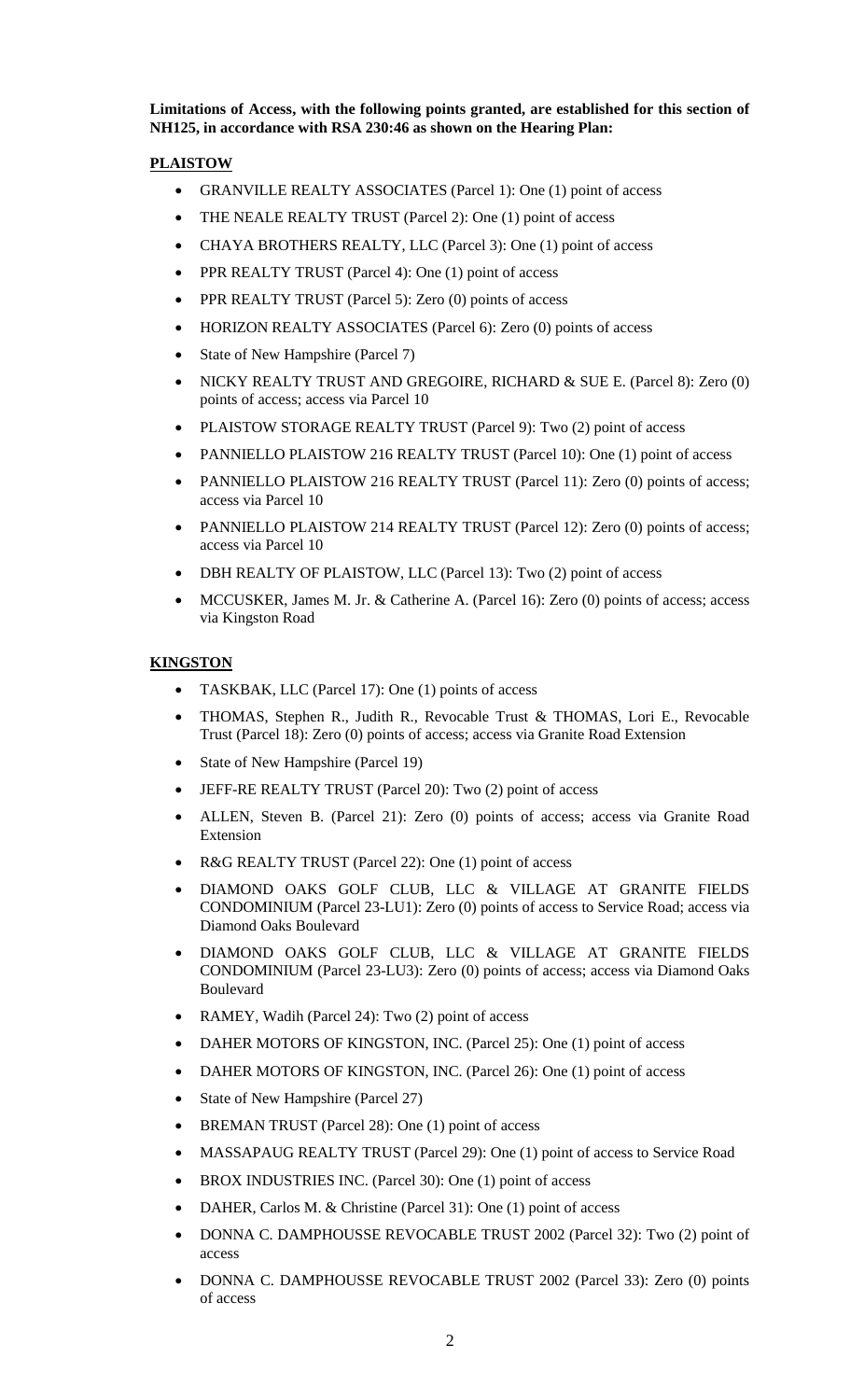- COMMERCE PARK CONDOMINIUM ASSOCIATEN (Parcel 34): One (1) point of access
- TOWN OF KINGSTON (Parcel 35): One (1) point of access
- WHITNEY FAMILY TRUST (Parcel 36): One (1) point of access (with a second point of access proposed off Dorre Rd)
- KINGSTON PLACE, LLC (Parcel 37): One (1) point of access
- SARCASM LLC (Parcel 38): Zero (0) points of access; access via 50' access easement
- JASON THOMAS WHITNEY LIVING TRUST (Parcel 39): One (1) point of access
- BURTT, Irene M. (Parcel 40): One (1) point of access
- STATE OF NH (DOT) (Parcel 41): One (1) point of access
- STATE OF NH (DOT) (Parcel 42): One (1) point of access
- FIELDSTONE MEADOW REALTY LLC (Parcel 43): Zero (0) points of access; access via parcel 51
- PHYLLIS L. CROWELL REVOCABLE TRUST OF 2008 (Parcel 44): Zero (0) points of access; access via Colonial Road
- CARA MARIA REALTY TRUST (Parcel 46): One (1) point of access
- TOWN OF KINGSTON (Parcel 50): Zero (0) points of access
- COMCAST OF CONNECTICUT/ GEORGIA/ MASSACHUSETTS/ NEW HAMPSHIRE/ NEW YORK/ NORTH CAROLINA/ VIRGINIA/ VERMONT LLC (Parcel 51): One (1) point of access
- STATE OF NH (DOT) (Parcel 52): Zero (0) points of access; access off Debra Road
- KINNEY, Wayne E. (Parcel 53): One (1) point of access
- YOUNG, Roger S. (Parcel 54): One (1) point of access
- JOHN D. LANCASTER REVOCABLE TRUST (Parcel 55): One (1) point of access
- STATE OF NH (DOT) (Parcel 56): One (1) point of access
- GEOFFROY ROUTE 125 REALTY TRUST (Parcel 57): One (1) point of access
- CB2 REALTY LLC (Parcel 58): Zero (0) points of access
- GEOFFROY ROUTE 125 REALTY TRUST (Parcel 59): One (1) point of access
- CB2 REALTY LLC (Parcel 60): One (1) point of access
- Wallace, Dean B. (Parcel 61): One (1) point of access
- CB2 REALTY LLC (Parcel 62): One (1) point of access
- JASE REALTY, LLC (Parcel 63): One (1) point of access
- TASKBAK, LLC (Parcel 64): Two (2) points of access
- STATE OF NH (DOT) (Parcel 64-1): no change
- PITTORE, Alfred (Parcel 65): One (1) point of access
- MATTHEWS, Gary, Robert G., Richard J. Jr., & ANDREWS, Joyce (Parcel 66): One (1) point of access
- STATE OF NH (DOT) (Parcel 67): no change
- STATE OF NH (DOT) (Parcel 68): no change
- PATRIOT PARK CONDOMINIUM (Parcel 69): One (1) point of access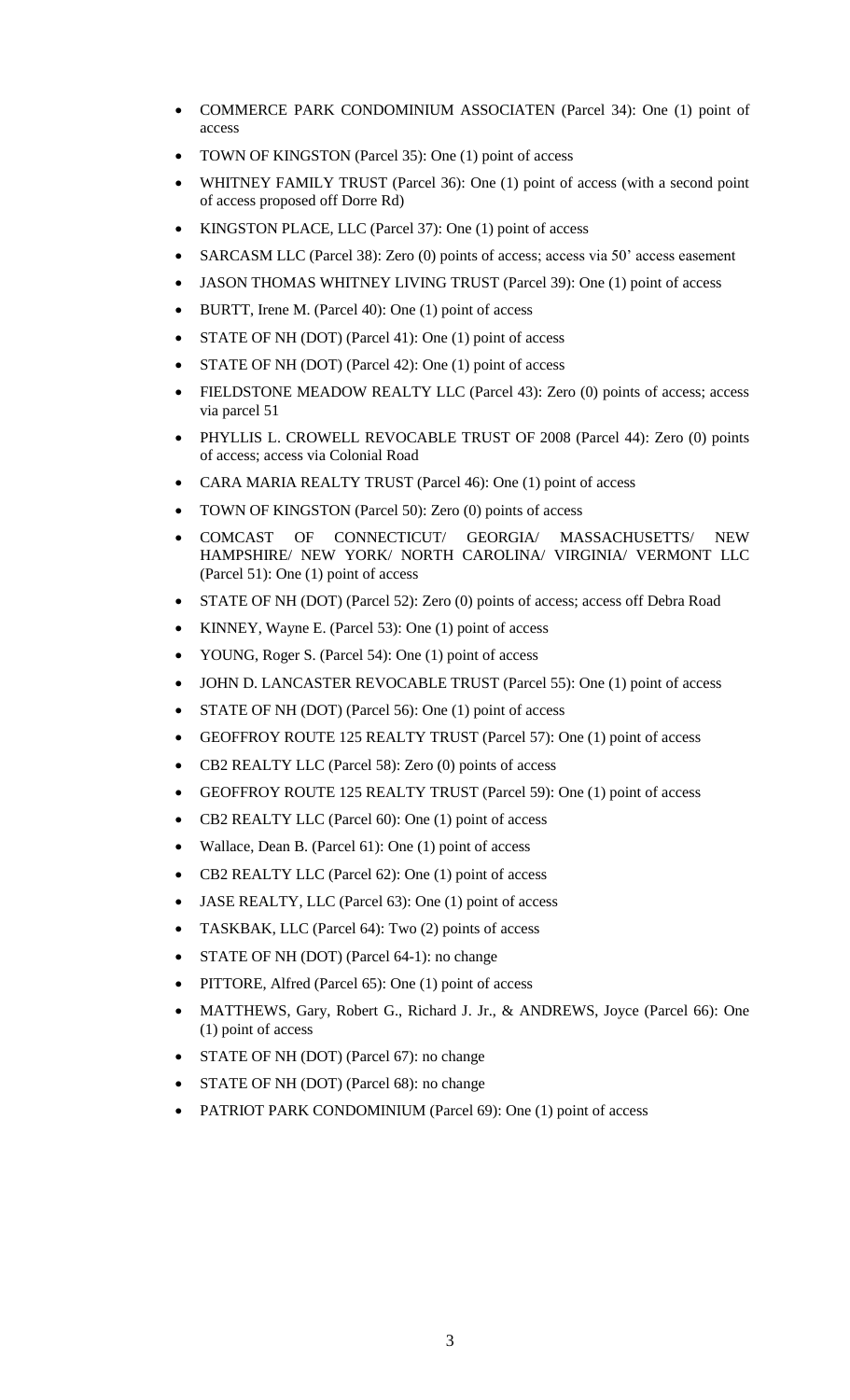### **The following are decisions for the resolution of issues as a result of testimony presented at the May 19, 2021 Public Hearing, and written testimony subsequently submitted within the comment period:**

1. Mr. Marc Salinas, 1 Happy Hollow Lane, Kingston NH, (Parcel 47), expressed concern regarding total parcel (46 Cara Maria Realty Trust and 50 Town of Kingston) acquisitions and tree clearing on these parcels east of his property. The parcels are currently wooded and serve as the only buffer zone between he and his neighbors properties and NH 125. He inquired if any mitigation efforts were being considered to deal with the potential increase of noise and pollution from highway traffic, or crime, and noted clearing would result in loss of enjoyment of his property. He inquired what assurance could be provided to ensure that proposed tree cutting, slope work, and drainage features, were not going to adversely impact his property or well water. He added the plans indicated an extension of his driveway, and asked who would be responsible for maintenance of the extended driveway.

*Response:* The **clearing limits on parcel 46 and 50** will be determined during final design of the project. The Department will consider minimizing the clearing on these parcels to the greatest extent practical during final design.

**Noise impacts** associated with the project were examined along with potential abatement measures in accordance with the guidelines set forth in the Department's Noise Policy. This analysis indicated that noise levels did not approach or exceed the Department's noise abatement threshold criteria. As such, in accordance with the Department's Noise Policy, noise abatement has not been included in the proposed project.

Direct project impacts to parcel 47 (impacts beyond the existing right-of-way) will be identified and addressed as part of the property appraisal. Values for the direct impacts and impacts to the use of the remaining parcel will be determined and just compensation for these impacts will be offered as part of a ROW settlement.

The water quality treatment measures proposed as part of this project are required by regulation. They are designed to remove nitrogen, phosphorus, and suspended solids from stormwater runoff. All water quality measures will be constructed in accordance with NHDES guidelines. Numerous water quality treatment basins of similar design have been constructed throughout the State, with no known history of resultant ground water contamination. The existing culvert that conveys untreated roadway runoff and runoff from parcels 46 and 50, and outlets onto parcel 47, will be abandoned. A new culvert will be constructed approximately 50 feet to the north. The new location of the outlet will provide additional buffer (further away) from the well and will flow into the existing drainage swale. This culvert will convey stormwater from a newly constructed stormwater treatment feature that will be designed to remove nutrients before it is released. The level of treatment will comply with environmental permitting requirements. Additional survey will be conducted to verify the well location in an effort to minimize the potential for direct impacts to the well and to ensure the stormwater discharge is not within the sanitary radius of the well. Provisions to replace the well will be included in the project if, during final design, it is determined that impacts to the well water quality cannot be avoided.

The maintenance of newly constructed and reconstructed portions of driveways connecting to the Town road or Highway will be the responsibility of individual property owners as is currently the case.

2. Ms. Robin Sullivan, 212 Plaistow Rd, Plaistow NH, (Parcel 8), inquired about how much of her land will need to be acquired for the project and questioned how the drainage swale on Parcel 6 would impact her property. She was also concerned with how access to the property would be maintained, the gate and fence are located in the area between the center line and the proposed Controlled Access Right Of Way (CAROW). Will a new entrance be provided if one is taken away, and will snow storage and large vehicle access be considered?

*Response:* The proposed CAROW width from the center line of the proposed road Varies from 70'8" at STA 2344+00 to 65'10" at STA2345+00 (in front of Dick's Auto Body). The new CAROW will extend 25 feet beyond the existing CAROW at the widest point.

The overall design for roadway drainage will be prosecuted to minimize impacts to abutting parcels to the greatest extent practicable. The intent is to collect, treat and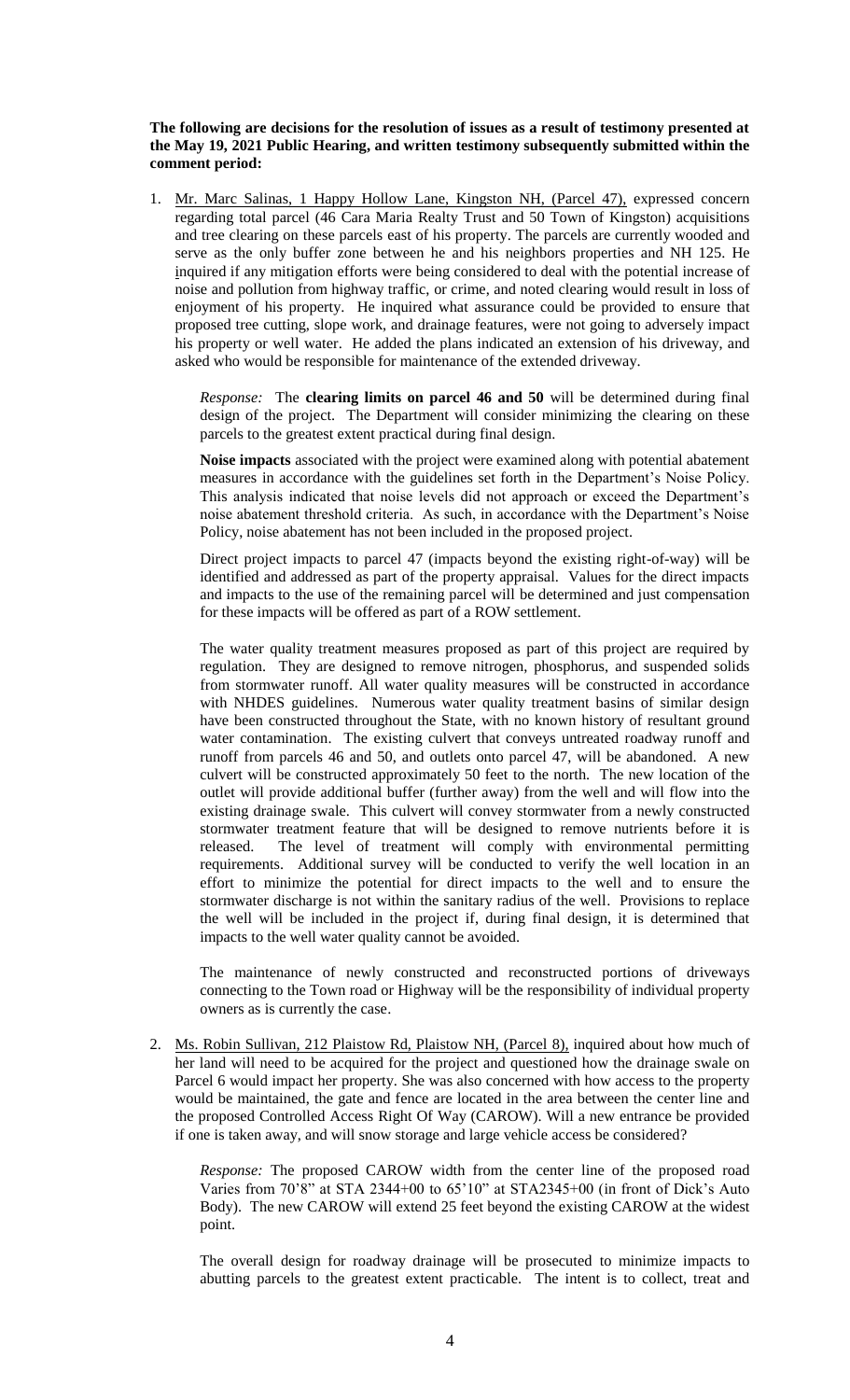release roadway runoff to comply with environmental permitting requirements. The footprint of the swale will not encroach onto parcel 8.

1 point of access to parcel 8 will be maintained/provided from an existing 50-foot wide access easement, identified as parcel 10, and located at approximately station 2346+00. Direct access to NH 125 will not be provided.

Survey completed as part of the project identified property improvements (pavement surfaces and fencing) that encroach onto state owned property and ROW. The identified encroachments are proposed to be removed as part of the project. Direct project impacts to parcel 8 (impacts beyond the existing right-of-way) will be identified and addressed as part of the property appraisal. Values for the direct impacts and impacts to the use of the remaining parcel will be determined and just compensation for these impacts will be offered as part of a ROW settlement.

3. Ms. Diane Maddox, Trustee of the Phyllis L. Crowell Revocable Trust of 2008, (Parcel 44), questioned the level of direct impact the project has on parcel 44 and has concerns with tree clearing proposed on parcel 46 and 50. She also expressed concerns with how the project might impact the artesian well located on this property.

*Response:* The **clearing limits on parcel 46 and 50** (red hatched area) will be determined during final design of the project. The Department will consider minimizing the clearing on these parcels to the greatest extent practical during final design.

There is no proposed slope work or road improvements requiring a grade change on Colonial Road at this location and therefore direct impacts to the well/well house are not anticipated. Additional survey will be conducted to verify the well location in an effort to minimize the potential for direct impacts to the well.

4. Mr. Lawrence Radford, Junior, Happy Hollow Lane, (Parcel 49), inquired where Happy Hollow Lane is moving in relation to this property? He also expressed concern that the depicted clearing of parcels 46 & 50 will increase noise to this parcel. Inquired if there were any plans for noise barriers. He inquired about what the State could do to mitigate the high winds and dust that blows from across NH 125. He also requested a site visit to review the projects impact on this parcel.

*Response:* The plan presented at the Public Hearing is the most current depiction of proposed actions at Happy Hollow Lane and Colonial Road. Happy Hollow Lane will be extended west to a new intersection with NH 125. Colonial Road will be reconstructed to tee into the Happy Hollow Lane extension, eliminating it's direct connection with NH 125. The existing westerly Colonial Road intersections with NH 125 will be eliminated. The Happy Hollow Lane extension will result in roadway slope and clearing impacts along the south and west property lines.

The **clearing limits on parcel 46 and 50** (red hatched area) will be determined during final design of the project. The Department will consider minimizing the clearing on these parcels to the greatest extent practical during final design.

Noise impacts associated with the project were examined along with potential abatement measures in accordance with the guidelines set forth in the Department's Noise Policy. This analysis indicated that noise levels did not approach or exceed the Department's noise abatement threshold criteria. As such, in accordance with the Department's Noise Policy, noise abatement has not been included in the proposed project.

The wind and the dust it brings from across NH 125 is outside of the project scope and outside of the control of the Department.

To the extent that the Department would require property acquisition rights, ROW staff will meet with the property owner/s and provide information on the acquisition process and explain property impacts.

5. Mr. Mike Maroney, Haverhill, Massachusetts, President of Little Deer Valley, LLC. (Parcel 34) known as Commerce Park, (verbal and written testimony), stated that a first mortgage on the property is under his name. The plan for the parcel was originally a 31 unit condominium complex comprised of three units of which two have been constructed. Building C construction rights are in court, pending court outcome the ROW negotiations may be with him or Commerce Park Association. He noted the proposed stormwater treatment basin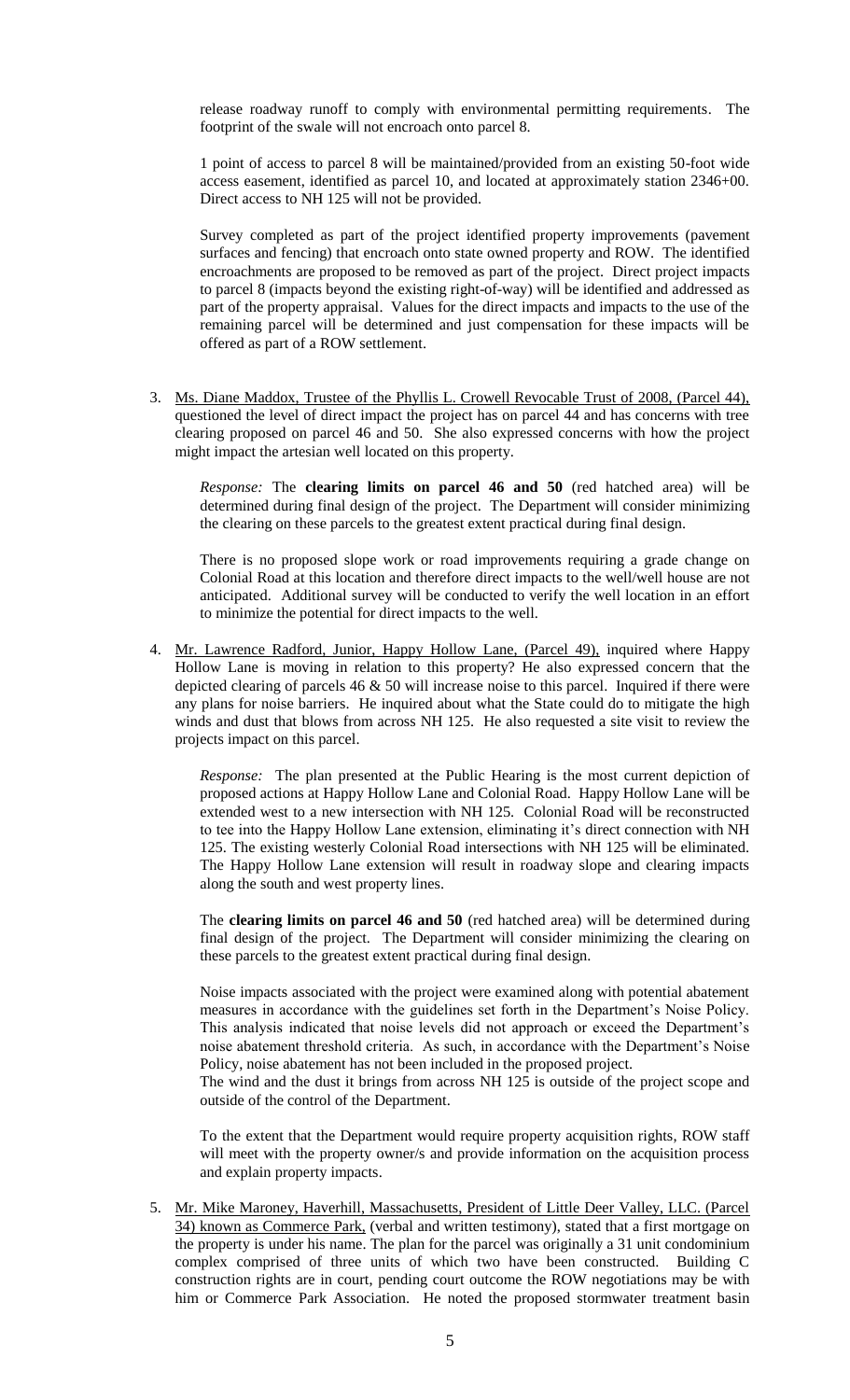impacts 9 of 13 units in phase II construction of proposed Building C. Infrastructure including drainage, fire suppression, land, and engineering have been installed, performed and paid for. He Requested that any negotiations should be conducted with him as the current mortgage owner.

*Response:* These concerns have been noted and will be considered in the ROW process.

Project impacts to parcel 34 (impacts beyond the existing right-of-way) will be identified and addressed as part of the property appraisal. Values for the impacts and impacts to the use of the remaining parcel will be determined and just compensation for these impacts will be offered as part of a ROW settlement.

6. Ms. Robyn Januszewski, 5 Colonial Road, Kingston, NH, (Parcel 45), expressed concern with the status of clearing on parcels 46 and 50 (the red hashed area). She expressed concern with treatment swale on parcel 46, where if not be maintained that the consequence could be flooding in basements. She was concern that the drainage easement area depicted on parcel 45 impacts the well.

*Response:* The **clearing limits on parcel 46 and 50** (red hatched area) will be determined during final design of the project. The Department will consider minimizing the clearing on these parcels to the greatest extent practical during final design.

The concern regarding the maintenance of the treatment swale is noted. The swale will be maintained as part of regular highway maintenance.

Additional survey will be conducted to verify the well location in an effort to minimize the potential for direct impacts to the well and to ensure the stormwater discharge is not within the sanitary radius of the well.

7. Mr. Jason Whitney & Ms. Donna Whitney, 22 & 26 Route 125, Whitney's Garage, (Parcel 36), is requesting two points of access to NH 125, and would like the proposed drive to be widened to accommodate entering and exiting traffic. They would like the garage moved away from the road due to high noise levels, safety concerns, inadequate ramp truck access to garage bay doors, and debris falling from trucks entering and exiting Dorre Road. They are requesting an additional exit drive access to NH125 to allow adequate ramp truck access to garage bay doors.

*Response:* The NHDOT drive policy does not support a second drive access because of the reduction in safety created due to the second drives proximity to Dorre Road.

Widening of the single point of access proposed can be evaluated as the design progresses in accordance with design standards.

The NH Department of Transportation's Policy and Procedural Guidelines for the Assessment and Abatement of Highway Traffic Noise for Type I & II Highway Projects (Noise Policy) and Federal Highway Administration (FHWA) noise abatement regulations do not allow buildings to be moved for noise abatement purposes. Additionally, vehicle maintenance and other similar industrial facilities fall within FHWA activity category F which does not have a noise abatement criterion. For this reason, noise abatement cannot be constructed at this or any similar industrial facility in accordance with the Department's Noise Policy and FHWA noise abatement regulations.

Project impacts to parcel 36 (impacts beyond the existing right-of-way) will be identified and addressed as part of the property appraisal. ROW staff will meet with the property owner/s and provide information on the acquisition process and explain property impacts. Values for the impacts and impacts to the use of the remaining parcel will be determined and just compensation for these impacts will be offered as part of a ROW settlement.

8. Mr. James McCusker, 93 Kingston Road, Plaistow NH, (Parcel 16), is requesting accommodations to safely back out of the driveway in question based on the proposed geometry and alignment of Kingston Road and NH 25.

*Response:* The concern is noted. During the final design process the Department will make efforts to determine if any geometric changes in this area can be accomplished to further minimize safety concerns voiced by the owner.